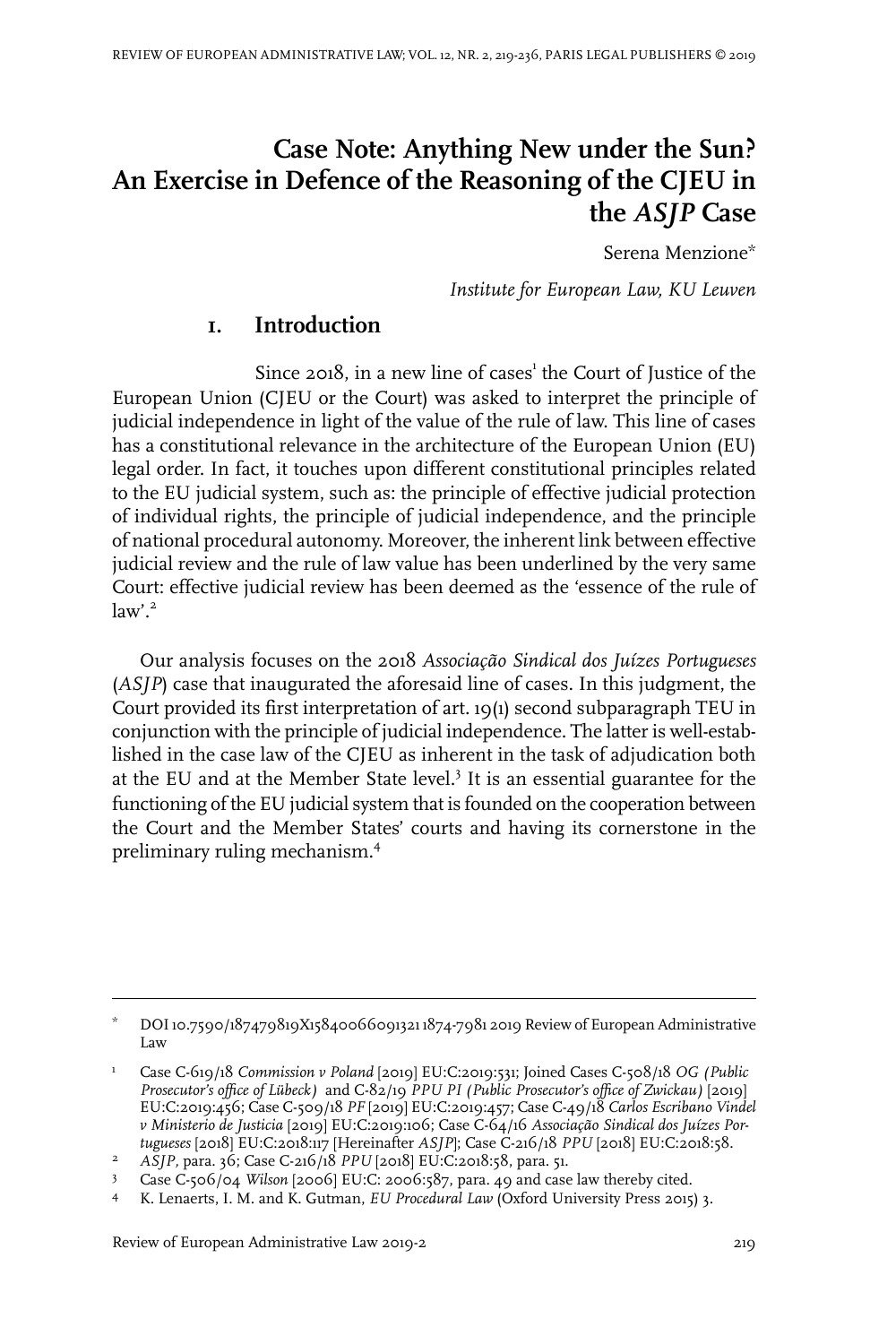Legal scholars have been widely commenting and referring to the *ASJP* case as 'ground-breaking'<sup>5</sup>, 'surprising' $^6$ , 'an act of judicial courage'<sup>7</sup>, and as 'a potential constitutional moment'.<sup>8</sup> Nevertheless, we intend to cast doubts on the innovative contribution character of the *ASJP* judgment to the interpretation of art. 19(1) second subparagraph TEU and of the principle of judicial independence, taking into consideration the previous case law of the CJEU. Hence, this paper will answer the following question: how can the reasoning of the CJEU in the *ASJP* case be reconciled with its earlier case law?

The underlying hypothesis of this paper is that this line of reasoning of the CJEU does not have its genesis in the 2018 *ASJP* case. On the contrary, the inherent and inextricable link between the right to effective judicial protection, its requirement of judicial independence and the rule of law has been an indispensable characteristic of the EU judicial system, at least since 1986.<sup>9</sup>

This paper will proceed as follows. In the first part, the legal reasoning of the Advocate General (AG) and of the Court in the *ASJP* case will be analysed, focusing on the interpretation of art. 19(1) TEU and of the principle of judicial independence. In the second part, a brief review of the legal doctrine commenting the case and laying emphasis on its innovative contribution will be conducted. In this regard, we point out the elements presented as novelty. Finally, in the third part, the above-mentioned elements will be used as a benchmark of comparison of the reasoning of the CJEU in the *ASJP* case with the previous case law of the same Court, arguing that they do not actually constitute a novelty *per se*.

# **2. The CJEU's ruling in ASJP**

The *ASJP* judgment, decided on 27 February 2018 by the Grand Chamber of the Court, is a preliminary ruling procedure coming from the Portuguese Supremo Tribunal Administrativo. The Portuguese judges asked the CJEU to rule on the compatibility of a national measure with the principle of judicial independence under EU law. In particular, the national measure

L. Pech and S. Platon, 'A Court of Justice. Judicial independence under threat: The Court of Justice to the rescue in the ASJP case' (2018) 55 *CMLR* 1827, 1827. 5

M. Bonelli and M. Claes, 'Judicial Serendipity: How Portuguese Judges Came to the Rescue of the Polish Judiciary: ECJ 27 February 2018, Case C-64/16, Associação Sindical Dos Juízes Portugueses' (2018) 14 *European Constitutional Law Review* 622, 622. 6

M. Wendel, 'Afraid of Their Own Courage? Some Preliminary Reflections on LM' (*Verfassungsblog,* 26 July 2018) verfassungsblog.de/afraid-of-their-own-courage-some-preliminary-reflectionson-lm/ accessed 21 October 2019. 7

<sup>8</sup> A. von Bogdandy and others, 'GUEST EDITORIAL - A Potential Constitutional Moment for the European Rule of Law: The Importance of Red Lines' (2018) 55 *CMLR* 983, 983.

Case C-294/83 *Les Verts v European Parliament* [1986] EU:C:1986:166 [Hereinafter *Les Verts*], 9 para. 23.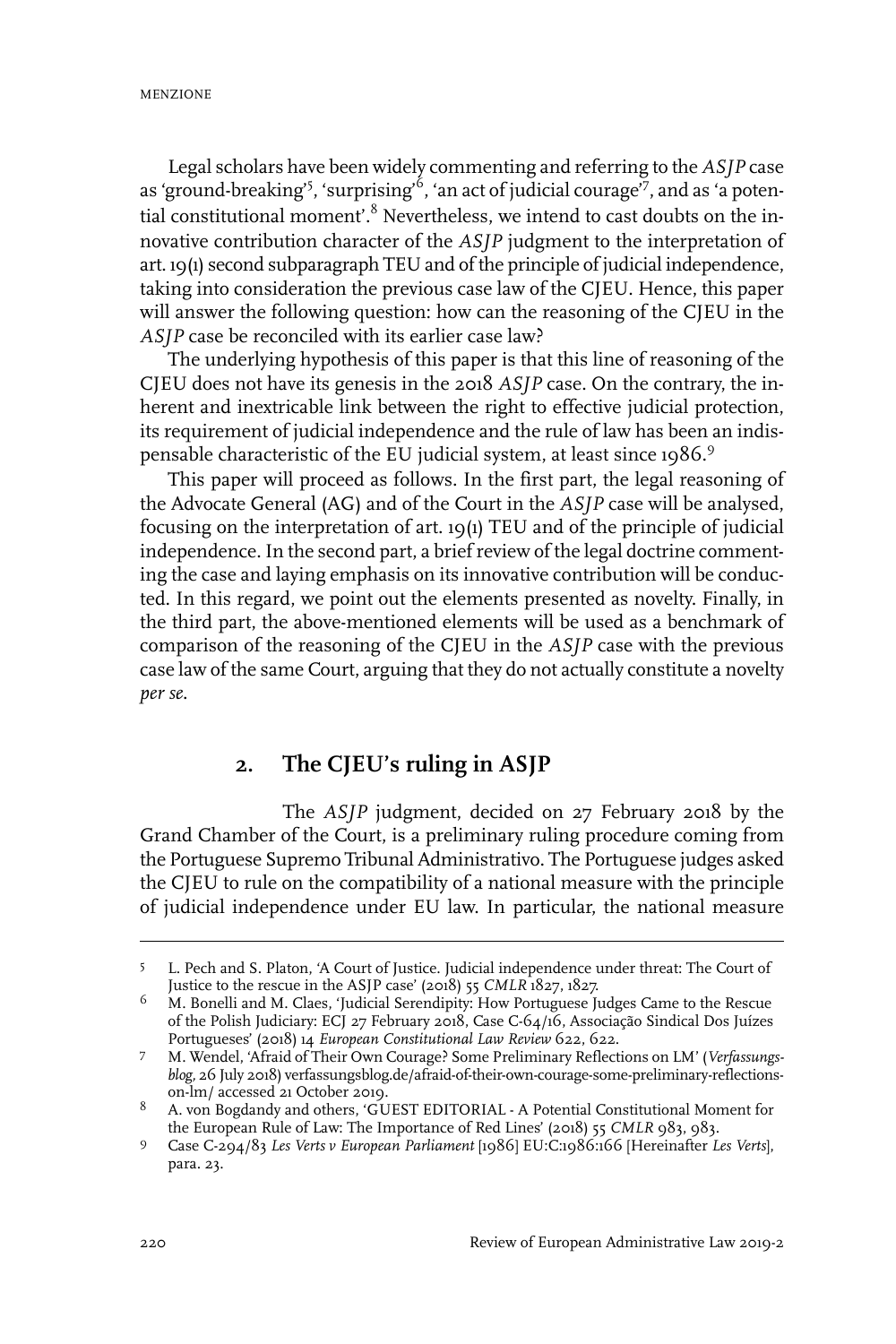concerned establishes a temporary reduction in the salaries paid to national judges and other members of the public sector in order to reduce the effects of the economic crisis in Portugal. The measure was adopted in the context of the excessive budget deficit procedure and financial assistance.

The applicant, ASJP, brought a special administrative action to the Supremo Tribunal Administrativo seeking the annulment of the national measure due to the alleged breach of the principle of judicial independence under EU law. Therefore, the Supremo Tribunal Administrativo referred the matter to the CJEU asking:

In view of the mandatory requirements of eliminating the excessive budget deficit and of financial assistance regulated by rules [of EU law], must the principle of judicial independence, enshrined in the second subparagraph of Article 19(1), second subparagraph TEU, in Article 47 of the [Charter] and in the case law of the Court of Justice, be interpreted as meaning that it precludes the measures to reduce remuneration that are applied to the judiciary in Portugal, where they are imposed unilaterally and on an ongoing basis by other constitutional authorities and bodies, as is the consequence of Article 2 of Law  $[No 75/2014]$ <sup>210</sup>

#### 2.1. The Opinion of the Advocate General

On 18 May 2017, the AG delivered his Opinion, addressing both procedural and substantial aspects of the case.<sup>11</sup> The AG argued that, first, the question is admissible and the CJEU has jurisdiction on the matter, and second, the national measure does not infringe the principle of judicial independence under EU law, as enshrined in art. 19(1) second subparagraph TEU and art. 47 of the Charter of Fundamental Right of the European Union (CFREU).

Regarding the admissibility, even admitting some *lacunae* in the materials submitted by the referring Court, the AG considers them sufficient for the CJEU to give a useful answer. Moreover, the AG confirms that the subject matter was under adjudication before the Supremo Tribunal Administrativo at the time of the reference to the CJEU.<sup>12</sup>

Furthermore, concerning the preliminary issue of the CJEU jurisdiction on the matter, differently from what the plaintiff claimed, the AG makes a distinction between the analysis of art. 47 CFREU and the one of art. 19(1) second subparagraph TEU. According to the AG, the former is applicable only in so far as Member States are implementing EU law, in accordance with art. 51(1)

<sup>&</sup>lt;sup>10</sup> ASJP, para. 18.

<sup>&</sup>lt;sup>11</sup> Case C-64/16 *ASJP* [2017] EU:C:2017:395, Opinion of AG Saugmandsgaard ØE.

<sup>12</sup> Ibid, para. 33.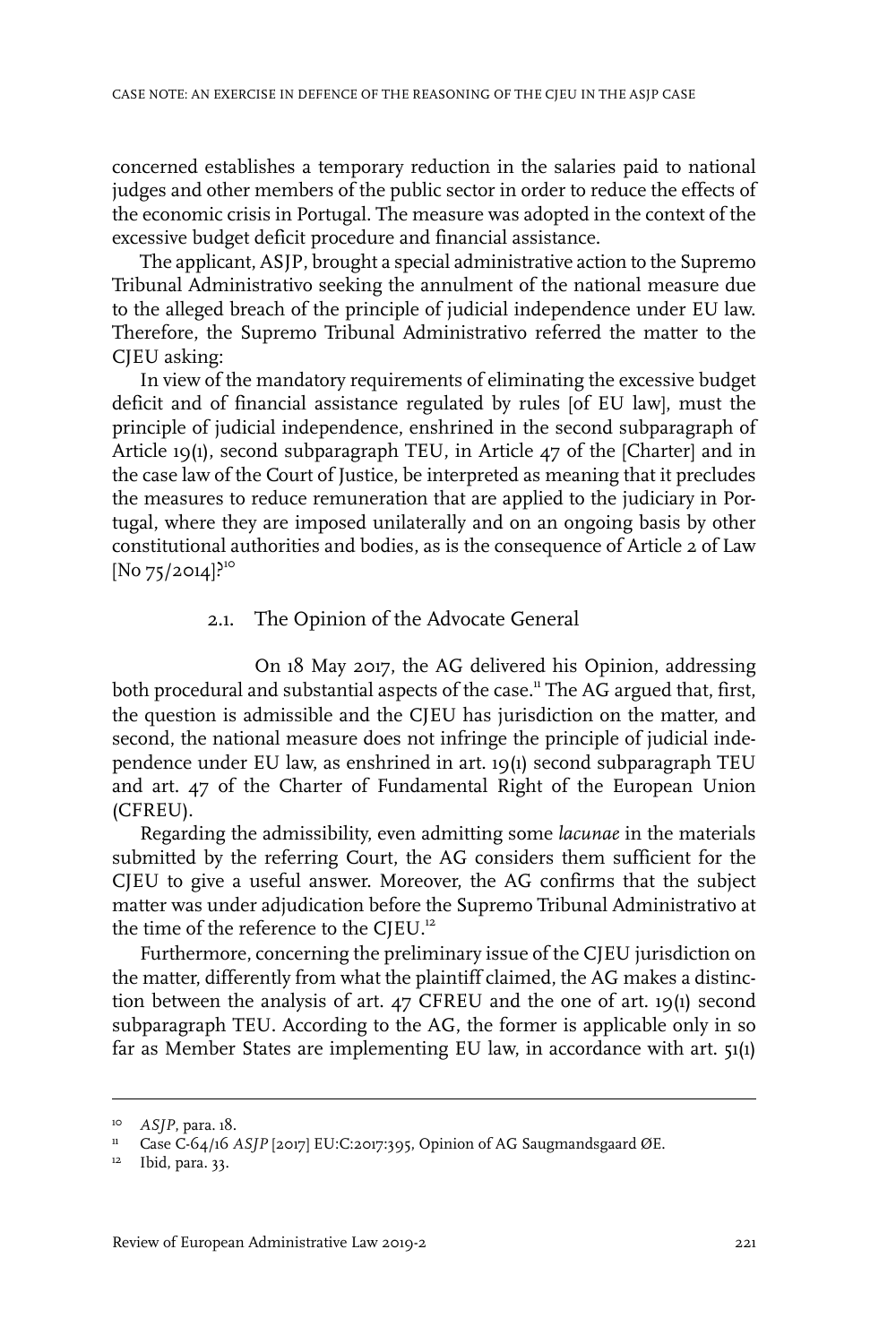CFREU, whereas the latter is applicable 'in the fields covered by EU law'.<sup>13</sup> In fact, the different formulation of these articles is decisive in establishing their scope of application. The formulation of art. 19(1) TEU requires the Member States to ensure effective judicial protection in every situation in which *in abstracto* a national court is likely to exercise its judicial activity in areas covered by EU law, i.e. acting as an EU judge.<sup>14</sup> With regard to the scope of application of art. 47 CFREU, the AG maintains that:

I incline to the view that the adoption of the measures to reduce remuneration in the public sector provided for in Article 2 of Law No 75/2014, at issue in the main proceedings, constitutes an implementation of provisions of EU law, within the meaning of Article 51 of the Charter, and that the Court therefore also has jurisdiction to answer the request for a preliminary ruling in so far as it concerns Article 47 of the Charter.<sup>15</sup>

Secondly, regarding the substantive part of the Opinion, the AG advises the CJEU to answer negatively to the preliminary question asked. In order to construe art. 19(1) second subparagraph TEU, the AG adopts a contextual interpretation referring to other provisions in the same Title of the Treaty and to previous case law of the CJEU. Thus, the AG states that the purpose of this subparagraph is primarily procedural in nature since it imposes an obligation on the Member States to establish national procedural remedies that enable the protection of individuals' rights under EU law.<sup>16</sup> To the understanding of the AG, the former enshrines the principle of effective judicial protection, but it does not enshrine a general principle of judicial independence according to which all judges in the Member States' courts should be independent: 'effective judicial protection within the meaning of art. 19(1), second subparagraph TEU, must not be confused with the principle of judicial independence'.<sup>17</sup> According to the AG's Opinion, this interpretation is supported by the different title and wording of art. 47 CFREU in which the right to an effective remedy and the right to a fair trial are stated separately, and only the latter includes the right to a fair hearing by an independent tribunal.<sup>18</sup> It is worth noting that the CJEU takes a different stand on this point.<sup>19</sup>

In regards to art. 47 CFREU, the AG argues that the right to an independent and impartial tribunal is well enshrined in it. In order to interpret this article, the AG refers to the European Convention on Human Rights and the case law of its Court, as established by art. 52(3) CFREU. In light of this comparison,

<sup>&</sup>lt;sup>13</sup> Ibid, para. 43.

<sup>&</sup>lt;sup>14</sup> Ibid, para. 41.

<sup>&</sup>lt;sup>15</sup> Ibid, para. 53.

<sup>&</sup>lt;sup>16</sup> Ibid, paras 57-63.

<sup>&</sup>lt;sup>17</sup> Ibid, para. 64.

<sup>&</sup>lt;sup>18</sup> Ibid, para. 65.

*See infra*. 19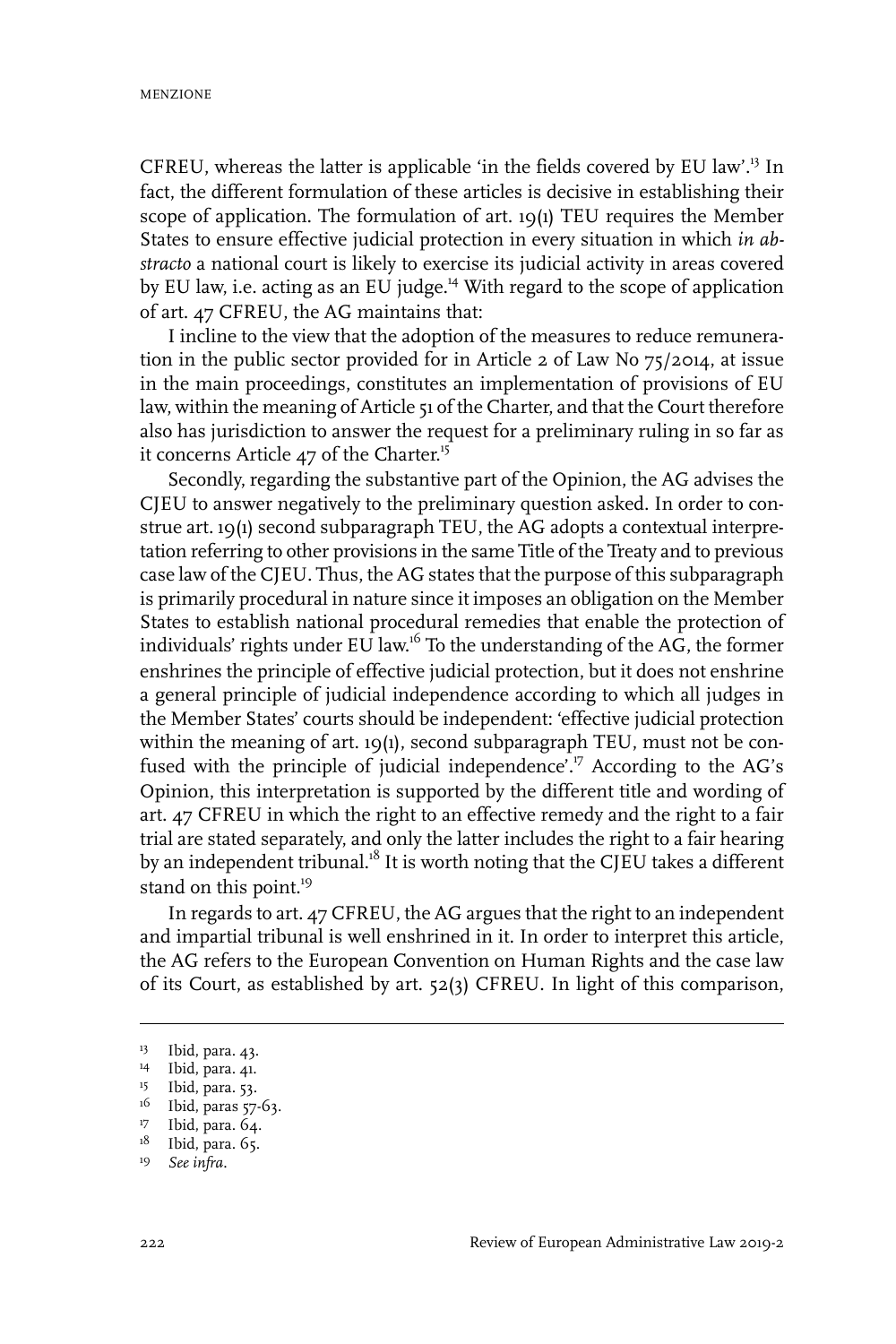the national discretion of the State comes to be at stake in balancing the public interest and the particular interest in case of an economic crisis. Hence, the conclusion of the AG is that the national measure does not undermine the principle of judicial independence as enshrined in art. 47 CFREU since it does not target specifically the judges in the Member State and it is proportionate.<sup>20</sup>

#### 2.2. The reasoning of the Court

In its judgment, the CJEU reaches the same conclusion as the AG, namely that the national measure does not infringe the principle of judicial independence as enshrined in art. 19(1) second subparagraph TEU and in art. 47 CFREU. Nonetheless, the reasoning of the Court differs from the one conducted by the AG.

At first, the CJEU highlights the foundational importance of the values contained in art. 2 TEU for the EU legal order (such as the principle of mutual trust and the rule of law) to which art. 19(1) second subparagraph TEU gives concrete expression, entrusting the responsibility to ensure effective judicial review to the CJEU and to the Member States' courts.<sup>21</sup> In this context, the Court underlines also the importance of the principle of sincere cooperation as enshrined in art. 4(3) TEU for the architecture of the EU system of legal remedies.

Afterwards, the CJEU analyses the general principle of effective judicial protection, reaffirmed in art.  $19(1)$  second subparagraph TEU and in art.  $47$ CFREU. As regards the material scope of art.  $19(1)$  second subparagraph TEU, the Court specifies that it relates to 'the fields covered by Union law' irrespectively of whether the Member States act into the scope of application of the CFREU as framed in art.  $51(1)$  CFREU.<sup>22</sup> Thus, it makes a clear distinction between the scopes of application of the two articles.

The Court interprets the obligation of the Member States to ensure effective judicial protection, stemming from art. 19(1) second subparagraph TEU, as meaning that every court or tribunal that comes within the EU judicial system needs to meet the requirements of effective judicial protection under EU law.<sup>23</sup>

Among these requirements, the principle of judicial independence is defined as essential and inherent in the task of adjudication.<sup>24</sup> The essential nature of the requirement of judicial independence for a court or tribunal under EU law is underlined and confirmed also by art. 47 CFREU. In fact, the CJEU states

 $20$  Ibid, paras  $81-82$ .

<sup>&</sup>lt;sup>21</sup> ASJP, paras 30-32.

 $22$  Ibid, para. 29.

<sup>&</sup>lt;sup>23</sup> Ibid, para. 37.

<sup>&</sup>lt;sup>24</sup> Ibid, para. 42 and case law thereby cited.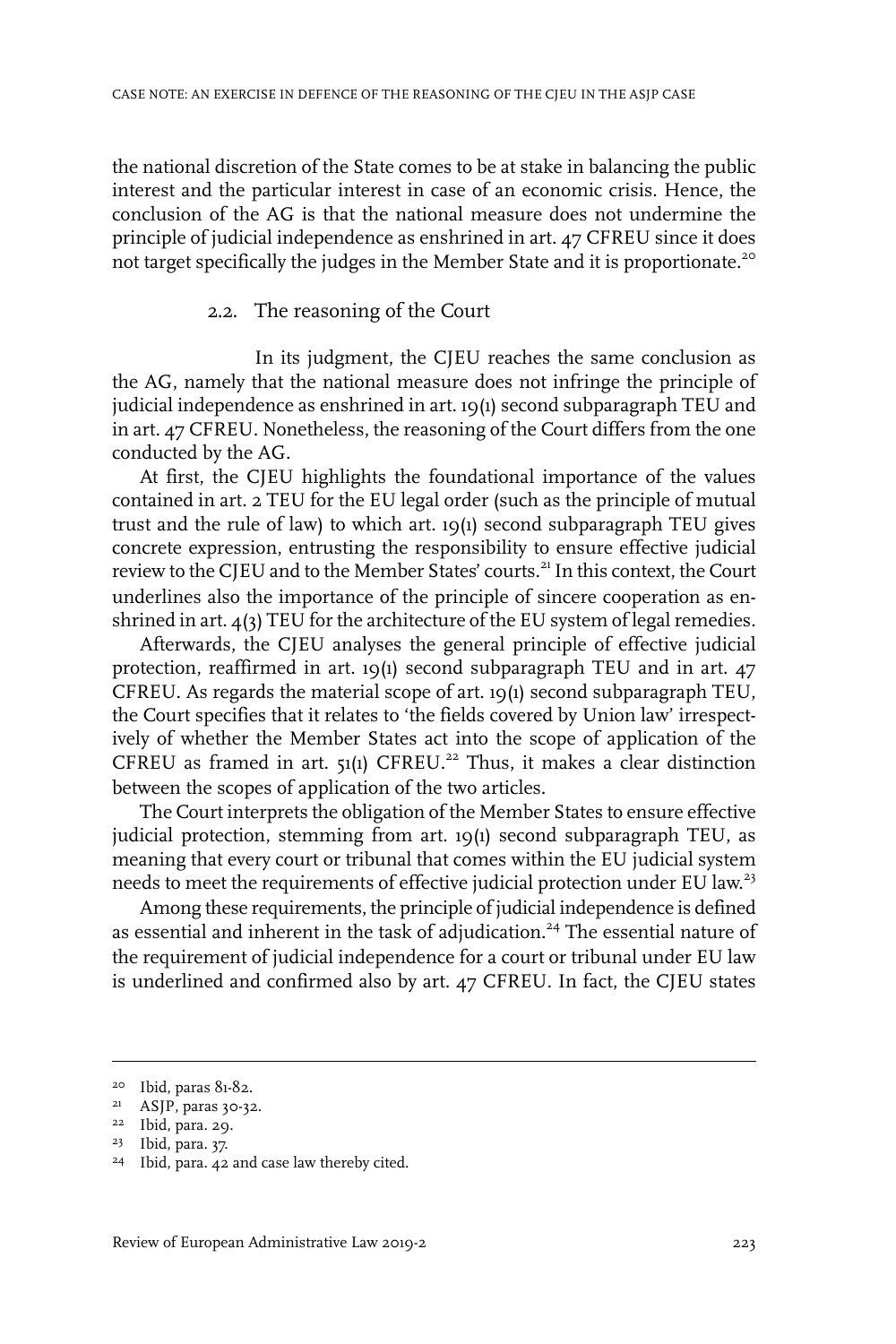that access to an independent tribunal is one of the requirements of the fundamental right to an effective remedy, i.e. art.  $47$  CFREU.<sup>25</sup>

Subsequently, the Court underlines the fact that the guarantee of judicial independence is required at the EU as well as the Member State level since it is essential to the functioning of the judicial cooperation system between the EU and the Member States, having its cornerstone in the preliminary ruling mechanism, enshrined in art.  $267$  TFEU.<sup>26</sup> In the following paragraphs, the Court describes the concrete meaning of the principle of judicial independence and its nature. $27$ 

On the substance, the Court states that the salary-reduction measure is not applied only to members of the Tribunal de Contas, but also to other public employees. In addition, this measure has a general nature and its rationale is to require every member of the national administration to contribute to the efforts for the reduction of the excessive budget deficit of Portugal. Lastly, the measure is temporary in nature.<sup>28</sup> Therefore, the Court concludes that the national measure cannot be considered as impairing the principle of judicial independence in the case at hand.

# **3. The academic responses to** *ASJP***: the alleged elements of novelty**

The literature has widely commented on the *ASIP* judgment,<sup>29</sup> linking it to the so called 'rule of law crises'.<sup>30</sup> Different aspects of this judgment have been underlined as worthy of notice, nonetheless we will focus on three main elements presented as novelties, namely: first, the scope of application

<sup>&</sup>lt;sup>25</sup> Ibid, para. 41.

 $26$  Ibid, para. 43.

<sup>&</sup>lt;sup>27</sup> Ibid, paras 44-45.

<sup>&</sup>lt;sup>28</sup> Ibid, paras 46-51.

<sup>&</sup>lt;sup>29</sup> Bonelli and Claes (n  $6$ ); M. Wendel, 'Mutual Trust, Essence and Federalism – Between Consolidating and Fragmenting the Area of Freedom, Security and Justice after *LM'* (2019) 15 *European Constitutional Law Review* 17; L. Pech and S. Platon, 'EU Law Analysis: Rule of Law Backsliding in the EU: The Court of Justice to the Rescue? Some Thoughts on the ECJ Ruling in Associação Sindical Dos Juízes Portugueses' (*EU Law Analysis,* 13 March 2018) eulawanalysis.blogspot.com/2018/03/rule-of-law-backsliding-in-eu-court-of.html accessed 22 October 2019; M. Krajewski, 'Associação Sindical Dos Juízes Portugueses: The Court of Justice and Athena's Dilemma' (2018) 3 *European Papers* 395, 395; M. Avbelj, 'We Still Haven't Found What We're Looking For' (*Verfassungsblog,* 27 July 2018) verfassungsblog.de/we-still-havent-found-whatwere-looking-for/ accessed 22 October 2019; L. Pech and S. Platon, 'Judicial Independence under Threat: The Court of Justice to the Rescue in the ASJP Case' (2018) 55 *CMLR* 1827; M. Ovádek, 'Has the CJEU just Reconfigured the EU Constitutional Order?' (*Verfassungsblog*, 28 February 2018) verfassungsblog.de/has-the-cjeu-just-reconfigured-the-eu-constitutional-order/ accessed 22 October 2019; M. Wendel (n 7).

<sup>30</sup> M. Wendel (n 7) pt 1-2.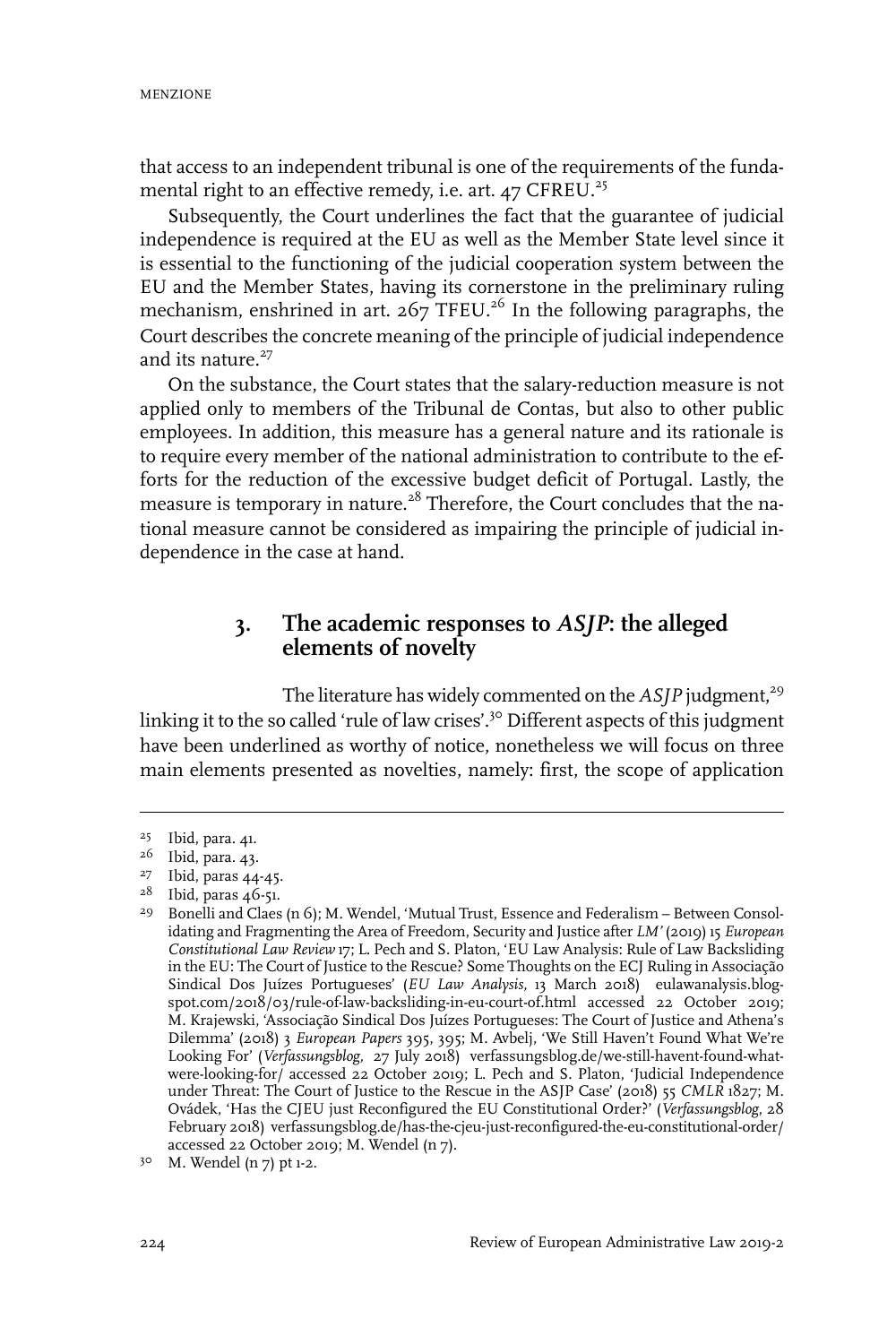of art. 19(1) second subparagraph TEU; second, the scope of application of the same provision in comparison with the scope of application of art. 47 CFREU and, third, the principle of judicial independence.

3.1 The scope of application of art. 19(1) TEU

According to Bonelli and Claes, the judgment of the CJEU was 'as ground-breaking as it was surprising'.<sup>31</sup> To their understanding, the very fact that the CJEU assumed jurisdiction on the case is remarkable. Pech and Platon share the same view, pointing out that what makes the Court's ruling particularly significant is the way the Court exclusively relies on art.  $19(1)$  TEU.<sup>32</sup>

The abovementioned authors concur in noticing that the Court interpreted art. 19(1) TEU broadly by giving it the significance of a stand-alone provision that can be triggered in areas in which the link with EU law is indirect or almost inexistent.<sup>33</sup> In this way, the Court stretched the scope of EU law to bring potentially the entire national judicial organisation of every Member State under its jurisdiction. In fact, it is maintained that the key test thereby applied consists in whether the national court has virtually jurisdiction over EU related questions. In line with this view, Krajewski points out that the novelty of this case is represented by the hypothetical link between national and EU law grounded in art. 19(1) TEU that allows the application of EU law *in abstracto*. 34

> 3.2 The scope of application of Art. 19(1) second subparagraph TEU vis-à-vis art. 47 CFREU

According to Bonelli and Claes, the judicial creativity of the Court lies in the creation of a new sphere of EU law under art. 19(1) TEU that has a broader application than art. 47 CFREU.<sup>35</sup> The different scope *ratione materiae* of the two articles brings the Court to affirm the existence of a functional new sphere of EU law. This new sphere is not substantive, since it does notrequire the link with matters regulated by Union law. However, it is triggered by the national courts functioning as European courts. Platon and Pech welcome

 $3<sup>1</sup>$  M. Bonelli and M. Claes (n 6) 622.

<sup>&</sup>lt;sup>32</sup> L. Pech and S. Platon, 'EU Law Analysis: Rule of Law Backsliding in the EU: The Court of Justice to the Rescue? Some Thoughts on the ECJ Ruling in Associação Sindical Dos Juízes Portugueses' (n 29) 1831.

M. Bonelli and M. Claes (n 6) 631. L. Pech and S. Platon, 'EU Law Analysis: Rule of Law 33 Backsliding in the EU: The Court of Justice to the Rescue? Some Thoughts on the ECJ Ruling in Associação Sindical Dos Juízes Portugueses' (n 29) pt 2.

M. Krajewski (n 29) 403-404. <sup>34</sup>

M. Bonelli and M. Claes (n 6) 631. <sup>35</sup>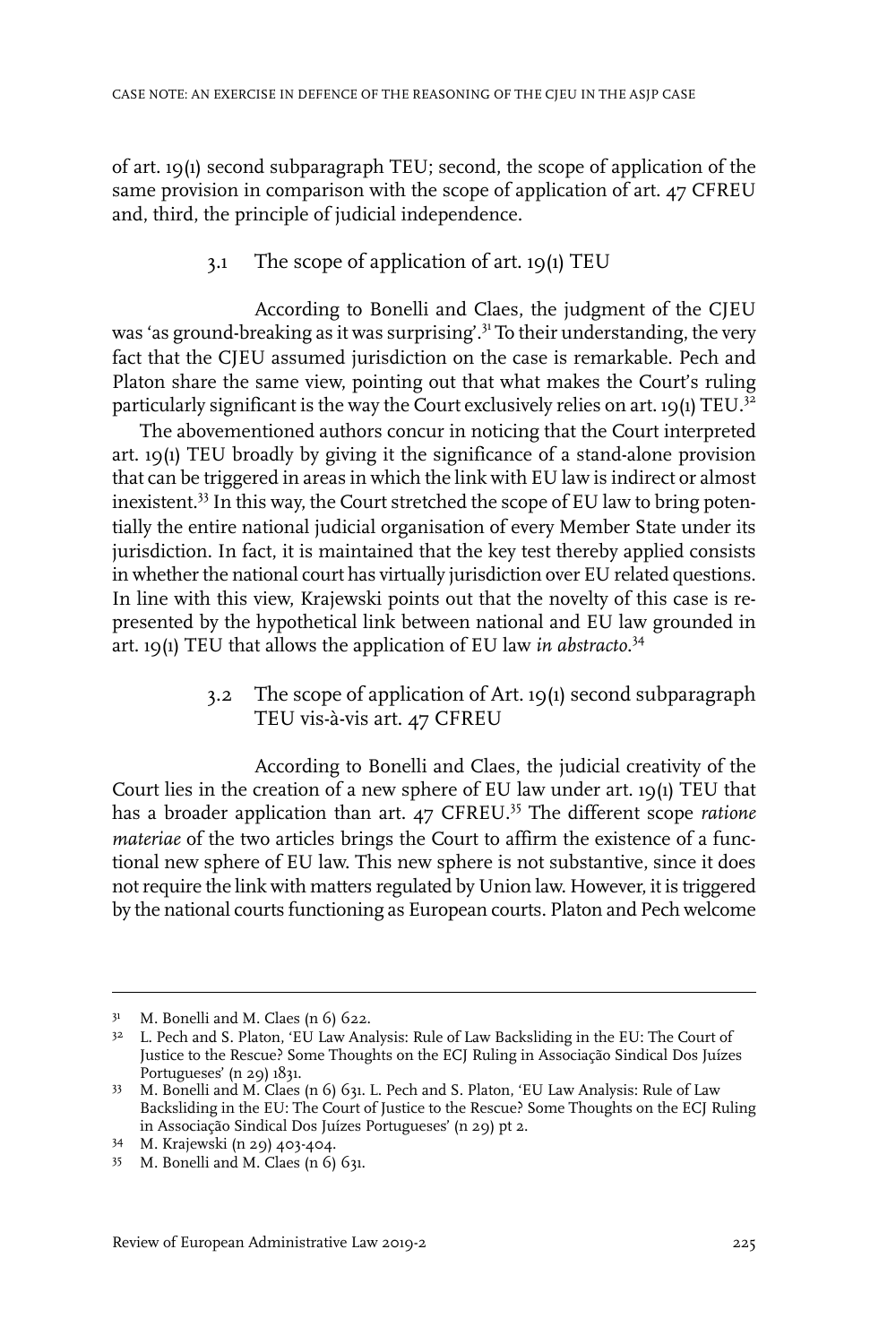the ground-breaking interpretation of the CJEU that gives art. 19(1) TEU a much wider scope of application than art. 47 that is based on art.  $51(1)$  CFREU.<sup>36</sup>

According to Wendel, however:

[T]he true novelty of ASJP, however, was that it created the possibility for the European Court of Justice to actually assess, by relying on Article 19(1), second subparagraph, TEU, whether a Member State was abiding by its obligation to ensure judicial independence at the national level.<sup>37</sup>

The scholars argue that the Court has therefore gone beyond the limited functional necessity of 'national remedies sufficient to ensure the application of EU law' and now requires Member States to guarantee and respect the fundamental requirements of justice as defined by EU law, failing which they can be sued directly on the basis of art. 19(1) TEU.<sup>38</sup>

It is worthy to mention that there is also a part of the literature which considers that the CJEU went too far already in stretching its jurisdiction and competences to the maximum for the protection of the rule of law value within the Member States.<sup>39</sup>

## 3.3. The principle of judicial independence

The reasoning of the Court has been considered 'abrupt and not entirely logical'<sup>40</sup> with reference to the interpretation of the principle of judicial independence, due to the fact that the CJEU defined the requirement of judicial independence stemming from art. 19(1) TEU by reference to its case law on the preliminary ruling mechanism enshrined in art. 267 TFEU.

To the understanding of Bonelli and Claes, the principle of judicial independence has two different meanings: one in the context of the preliminary ruling mechanism, and another one in the context of the effective judicial protection.<sup>41</sup> In fact, under art. 267 TFEU, judicial independence is not a requirement imposed by EU law, but rather a condition that must be met for the referring body to be considered a court or a tribunal in the first place. However, in the *ASJP* case, the principle of judicial independence is transformed into a general obligation imposed on Member States under art. 19(1) second subparagraph TEU which applies to all courts and tribunals that may potentially act as

<sup>&</sup>lt;sup>36</sup> L. Pech and S. Platon, 'EU Law Analysis: Rule of Law Backsliding in the EU: The Court of Justice to the Rescue? Some Thoughts on the ECJ Ruling in Associação Sindical Dos Juízes Portugueses' (n 29) pt 3.

<sup>37</sup> M. Wendel (n 29) 31.

<sup>&</sup>lt;sup>38</sup> L. Pech and S. Platon, 'EU Law Analysis: Rule of Law Backsliding in the EU: The Court of Justice to the Rescue? Some Thoughts on the ECJ Ruling in Associação Sindical Dos Juízes Portugueses' (n 29) pt 4.

<sup>39</sup> M. Avbelj (n 29) pt 3.

 $40$  M. Bonelli and M. Claes (n 6) 633.

<sup>41</sup> Ibid, 638.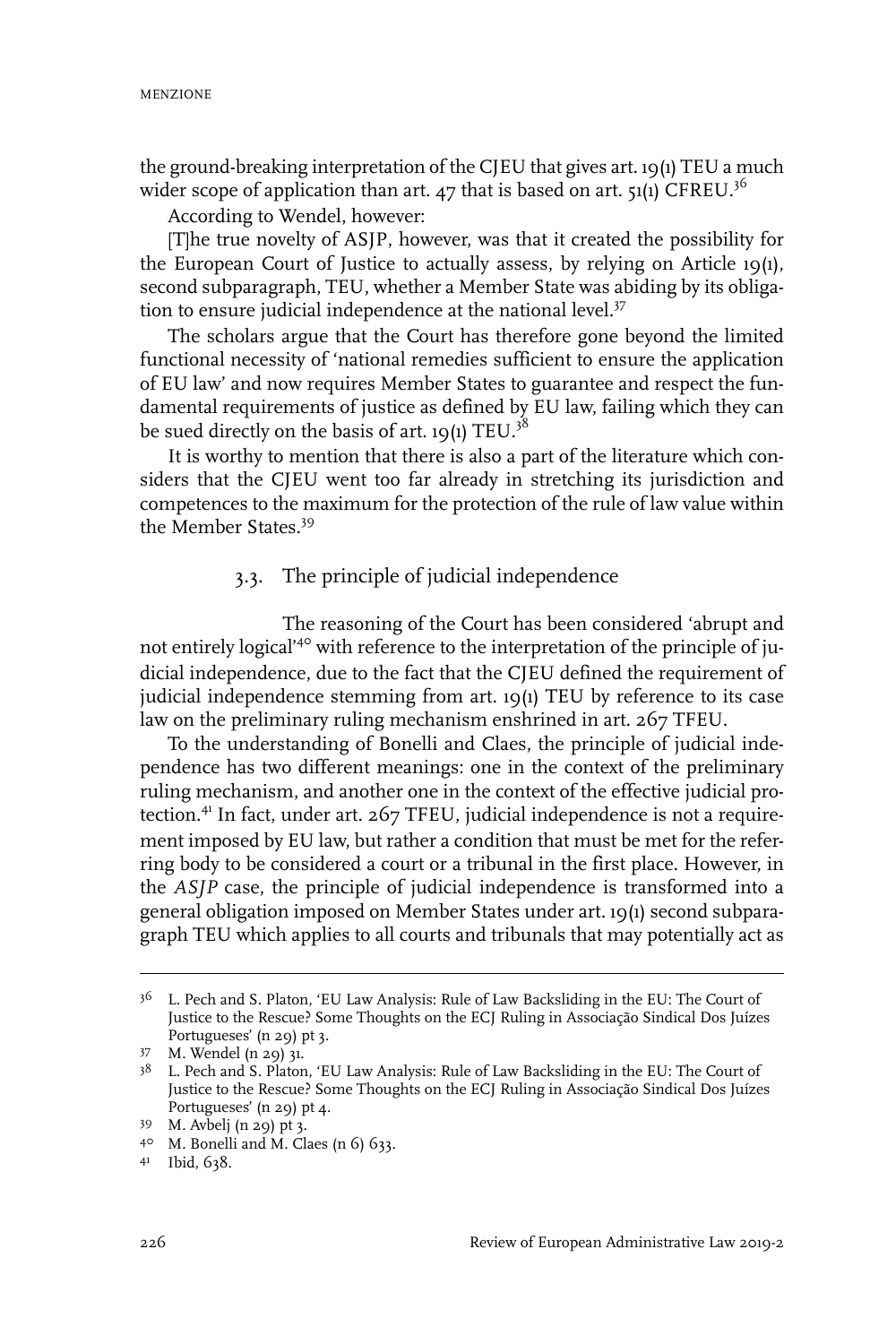European judges. $42$  In this regard, the Court has gone beyond the well-established previous case law assessing whether all courts of a Member State are independent despite comprehensive institutional changes, instead determining the judicial independence of a specific concrete body. 43

# **4. A comparison with the previous case law of the CJEU**

In agreement with Krajewski, we maintain that the Member States' obligation provided for in art. 19(1) second subparagraph TEU could have been inferred from the pre-Lisbon case law on the general principle of effective judicial protection and/or on art.  $47$  CFREU.<sup>44</sup> Thus, the fact that this case law has been codified in art. 19(1) second subparagraph TEU is a reaffirmation of the importance of this legal principle in a legal order based on the rule of law.<sup>45</sup>

We argue that the contribution of the interpretation of art. 19(1) second subparagraph TEU in the *ASJP* case is procedural rather than substantive. Contrary to Bonelli and Claes, we consider that the Court is revealing – and not creating – a ground for checking the compliance of the Member States with EU general principles forming the essence of the rule of law, such as the principle of effective judicial protection and the principle of judicial independence. In this sense, we can agree with the literature pointing out that art. 19(1) second subparagraph TEU makes the enforcement of the rule of law standards before the Court easier and more straightforward.<sup>46</sup>

Nonetheless, the Court did not 'discover' a justiciable rule of law clause in the abovementioned provision. Although, art. 19(1) second subparagraph TEU was not in the Treaties before Lisbon, it is merely a codification of previous case law. <sup>47</sup> The article at stake provides for the obligation upon Member States to ensure effective judicial protection of EU rights, and thus entails the respect

- 44 M. Krajewski (n 29) 404.
- *Les Verts*, para. 23. <sup>45</sup>
- M. Krajewski (n 29) 404. <sup>46</sup>

Ibid, 633. <sup>42</sup>

<sup>43</sup> Ibid, 639 and 642.

Case C-50/00 *UPA* [2002] EU:C:2002:462, paras 40-42. See proposed amendments in The 47 European Convention, 'Proposed Amendments to the Text of the Articles of the Treaty Establishing a Constitution for Europe' (*The European Convention,* 28 July 2003) european-convention.europa.eu/EN/amendments/amendments028c.html?content=420&lang=EN accessed 14 March 2019. See also The European Convention, 'Final report of the discussion circle on the Court of Justice' (*The European Convention,* 25 March 2003) european-convention.europa.eu/pdf/reg/en/03/cv00/cv00636.en03.pdf accessed 22 October 2019, CONV 636/03 para. 18; A. Rosas, 'The National Judge as EU Judge: Opinion 1/09' in P. Cardonnel, A. Rosas and N. Wahl (eds), *Constitutionalising the EU Judicial System: Essays in Honour of Pernilla Lindh* (Hart Publishing 2012) 107-108.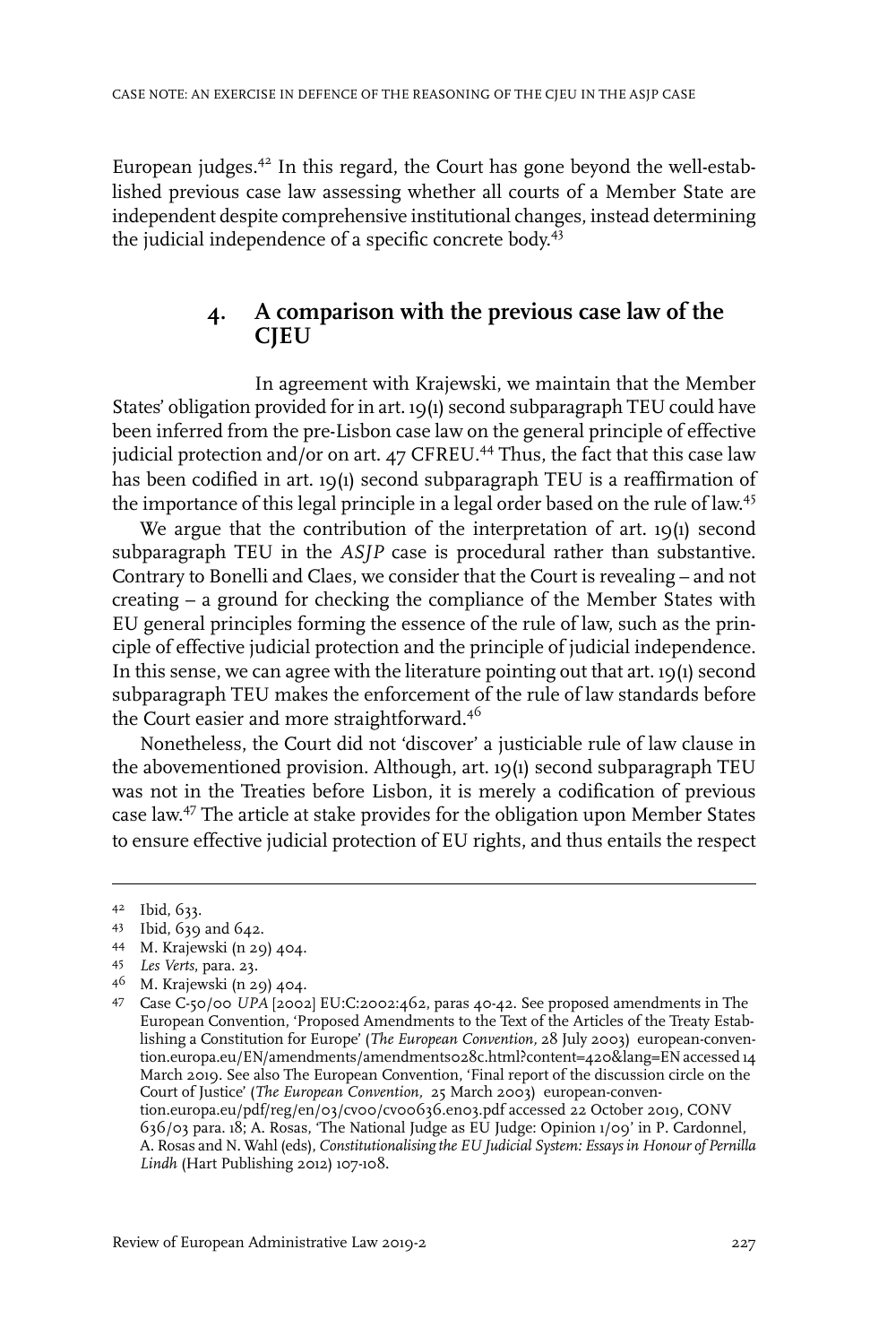of the requirement of judicial independence as a *condicio sine qua non* in the EU legal order, based on the rule of law. The Member States assumed the obligation of ensuring sufficient remedies under EU law, being subject only to the condition that their courts would be likely to deal with EU law related cases. $4^8$ 

Starting from the assumption that the concept of effective judicial protection forms a logical and coherent whole with the rule of law principle and that the notion of 'remedies sufficient to ensure effective judicial protection' is inextricably linked to judicial independence,<sup>49</sup> the reasoning of the Court does not sound surprising to us.<sup>50</sup>

## 4.1. The scope of application of art. 19(1) TEU

It is not a novelty that in a decentralized system of justice such as the EU judicial system,<sup>51</sup> national courts are the primary venue for the application of EU law and the protection of EU rights, as a result of the preliminary ruling procedure and of the direct effect of EU rights for the individuals.<sup>52</sup> Art. 19(1) TEU represents in its two paragraphs the source of the EU system of judicial remedies:<sup>53</sup> the first subparagraph provides for the jurisdiction of the CJEU, and the second subparagraph specifies the role of the Member States in this cooperative system.

The argument shared by Bonelli, Claes, Platon and Pech that the Court created for the first time a 'new' sphere of EU law and a 'new' hypothetical link between national law and EU law by interpreting broadly the scope *ratione materiae* of art. 19(1) second subparagraph TEU is not convincing. By affirming that 'questions relating to EU own resources and the use of financial resource

<sup>48</sup> M. Krajewski (n 29) 404.

<sup>&#</sup>x27;The first necessary and inescapable desideratum of the rule of law is an independent judiciary': 49 Mortimer Sellers, 'What Is the Rule of Law and Why Is It So Important?' in Flora A.N.J. Goudappel and E.M.H. Hirsch Ballin (eds), *Democracy and Rule of Law in the European Union* (TMC Asser Press 2016) 10.

<sup>&</sup>lt;sup>50</sup> See, *inter alia*, on the doctrine of Rechtsstaat and Rule of Law – formal and substantive understanding thereof: H. Kelsen, *Pure Theory of Law* (Lawbook Exchange 2002); A.Venn Dicey, *Introduction to the Study of the Law of the Constitution* (10th edn, Macmillan 1973); J. Habermas and W. Rehg, *Contributions to a Discourse Theory of Law and Democracy* (Reprinted, Polity Press 2010); J.R. Silkenat, J.E. Hickey and P.D. Barenboim (eds), *The Legal Doctrines of the Rule of Law and the Legal State (Rechtsstaat)* (vol 38, SpringerInternational Publishing 2014); L. Ferrajoli, 'The Past and the Future of the Rule of Law' in P. Costa and D. Zolo (eds), *The Rule of Law History, Theory and Criticism* (Springer Netherlands 2007).

T. Tridimas, 'The ECJ and the National Courts' in D. Chalmers and A. Arnull (eds), *The Oxford* 51 *Handbook of European Union Law* (Oxford University Press 2015) 404 and J.H.H. Weiler, 'The Transformation of Europe' (1990) 100 *Yale Law Journal* 2403, 2420.

 $52$  K. Lenaerts, I. Maselis and K. Gutman (n 4) 1-3.

Opinion 1/09 [2011] EU:C:2011:123, para. 66 and C-583/11 P *Inuit* [2013] EU:C:2013:625, para. 53 101.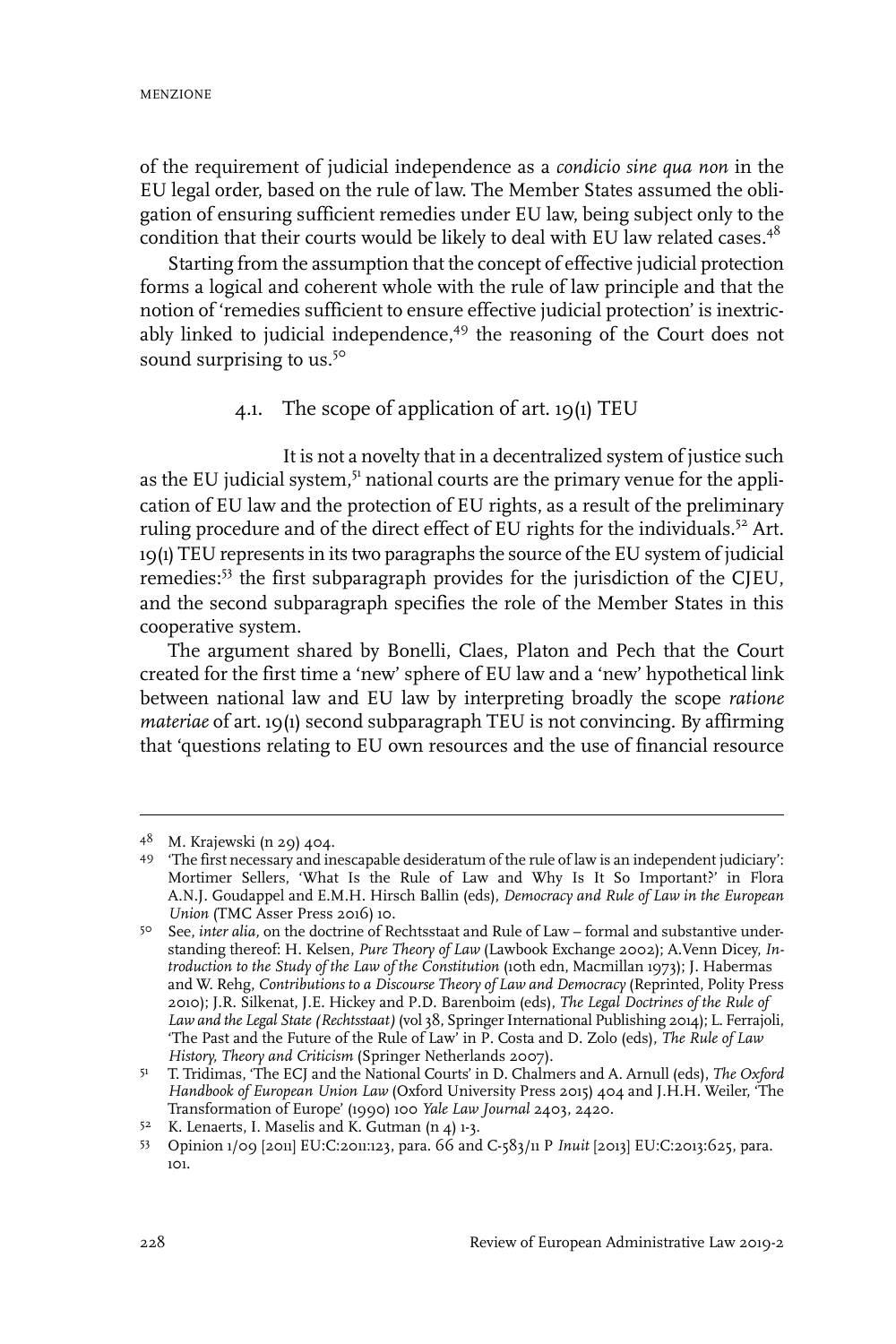from the European Union may be brought before the Tribunal de Contas', 54 the CJEU confirms that the case at hand could concern questions 'in the fields covered by Union law'.<sup>55</sup> Thus, the Court links its own jurisdiction to the other courts of the EU judicial system only to the extent that they would deal with a substantive matter of EU law. $^{56}$  Moreover, the Court is reaffirming that the EU judicial system comprises the national courts of the Member States, which are entrusted with the protection of individuals' rights under EU law. 57

In this regard, the formulation of a hypothetical link based on the possibility of national courts to judge upon matters of EU law in the exercise of their functions is not a novelty in the EU judicial system.<sup>58</sup> The reasoning of the Court derives from the assumption that the Treaties have created an autonomous legal system embodied in the national ones and based on independent sources of law. In this regard, the judicial system finds its *raison d'être* in the need to protect the effectiveness of EU law and EU rights for individuals. Therefore, it is built as a system that cannot be deprived from the national courts as they are essential to its functioning.<sup>59</sup>

The Court has recently clarified this passage in the subsequent judgment *Commission v Poland*. <sup>60</sup> In contrast with the claim brought by Poland and Hungary, the CJEU underlines that, in the *ASJP* case, the link with EU law was not represented by the measure taken in the context of the excessive budget deficit procedure, whereas the conclusion that art. 19(1) second subparagraph TEU was applicable to the case in question was reached

<sup>54</sup> *ASJP*, para. 39.

<sup>55</sup> Art. 19(1), second subpara. TEU.

<sup>&</sup>lt;sup>56</sup> *ASJP*, para. 40.

Opinion 1/09 [2011] EU:C:2011:123, para. 68; J. Komárek, 'Federal Elements in the Community 57 Judicial System: Building Coherence in the Community Legal Order' (2005) 42 *CMLR* 9, 10.

*Nota bene*: Already in 1995 R. Caranta wrote: 'The influences exerted by the principle of effective 58 judicial protection on the domestic legal order do not necessarily stop at matters to which Community law is applicable. The rules laid down by the Court of Justice have in many instances influenced the way in which domestic provisions are construed and applied by national courts even in cases to which Community law does not apply: […] so that the *jus commune* prompted by the Court of Justice in the field of judicial protection has a scope wider than that usually proper to Community law'. See R. Caranta, 'Judicial Protection against Member States: A New Jus Commune Takes Shape' (1995) 32 *CMLR* 703, 717-718.

Case C-26/62 *Van Gend & Loos* [1963] EU:C:1963:1, 12; Case C-6/64 *Costa/Enel* [1964] 59 EU:C:1964:66, paras 597-598; Case C-33/76 *Rewe* [1976] EU:C:1976:188, para. 5; Case C-45/76 *Comet* [1976] EU:C:1976:191, para. 12; Case C-106/77 *Simmenthal* [1978] EU:C:1978:49, para. 21; Case C-244/80 *Foglia/Novello* [1981] EU:C:1981:302, para. 20; *Les Verts,* para. 23; C-222/84 *Johnston* [1986] EU:C:1986:206, para. 17; Joined Cases C-6/90 and C-9/90 *Francovich and Bonifaci and Others* [1991] EU:C:1991:428, para. 32; Case C-50/00 *UPA* [2002] EU:C:2002:462, paras 40-42; Case C-506/04 *Wilson* [2006] EU:C: 2006:587, para. 45; Case C-268/06 *Impact* [2008] EU:C:2008:223, para. 42. Opinion 1/09 [2011] EU:C:2011:123, para. 68; Case C-583/11 P, *Inuit* [2013] EU:C:2013:625, paras 90 and 99 and Opinion 2/13 [2014] EU:C:2014:2454, para. 175.

<sup>&</sup>lt;sup>60</sup> Case C-619/18 *Commission v Poland* [2019] EU:C:2019:531, para. 51.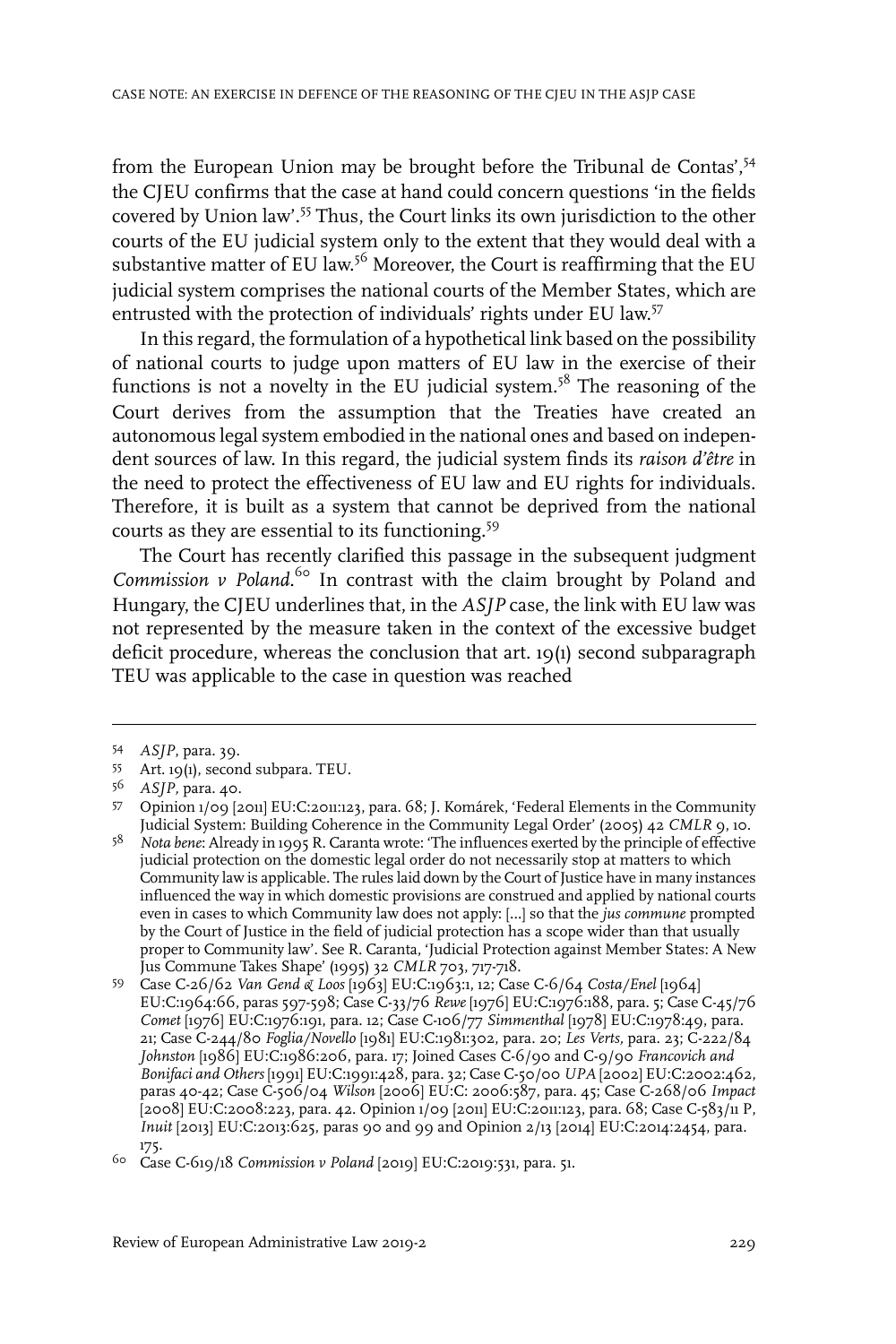[O]n the basis of the fact that the national body which that case concerned, namely the Tribunal de Contas (Court of Auditors, Portugal), could, subject to verification to be carried out by the referring court in that case, rule, as a court or tribunal, on questions concerning the application or interpretation of EU law and which therefore fell within the fields covered by EU law.<sup>61</sup>

This interpretation of the Court should be read as deriving from its longstanding understanding of the principle of effective judicial protection. In this regard, since the cases *Johnston*<sup>62</sup> and *Heylens*, <sup>63</sup> and arguably *Van Gend*<sup>64</sup> and Simmenthal,<sup>65</sup> via *UPA*<sup>66</sup> the CJEU considers sharing with the Member States' courts the responsibility of ensuring effective judicial protection of EU rights for the individuals. This responsibility is inherently characterized by the respect of specific requirements such as impartiality and independence.<sup>67</sup> This principle and its requirements have then acquired primary status in art. 47 CFREU and mostly in art. 19(1) TEU, second subparagraph. $^{68}$ 

There is nothing surprising in reading the CJEU underlying its own exclusive jurisdiction in the interpretation of EU law and its mandate of cooperation with the Member States' courts in ensuring the full application of EU law and the effective judicial protection of individuals' rights.<sup>69</sup> This shared responsibility is particularly enshrined in the mechanism of the preliminary ruling procedure of art. 267 TFEU and is present in the EU legal order since its origins.<sup>70</sup> The alleged potential link to sustain the jurisdiction of the CJEU is the very essence of the jurisdiction itself in the EU judicial system: the extent of the power to make legal decisions and judgments which embraces the CJEU as well as the national courts.

In the *ASJP* case, in accordance with the previous case law of the CJEU, the national court falls under the jurisdiction of the CJEU and functions as an EU court when acting in the field of EU law. This link is inherently hypothetical. In fact, the CJEU assumes that it is for the referring court to verify the specific situation, considering that in every situation in which the national court could deal with EU law issues, it would become an EU court subject to the require-

 $61$  Ibid.

<sup>&</sup>lt;sup>62</sup> Case C-222/84 Johnston [1986] EU:C:1986:206, para. 17.

<sup>&</sup>lt;sup>63</sup> Case C-222/86 *Heylens* [1987] EU:C:1987:442, para. 14.

<sup>&</sup>lt;sup>64</sup> Case C-26/62 Van Gend & Loos [1963] EU:C:1963:1, para. 12.

<sup>&</sup>lt;sup>65</sup> Case C-106/77 *Simmenthal* [1978] EU:C:1978:49, para. 21.

<sup>66</sup> Case C-50/00 UPA [2002] EU:C:2002:462, paras 40-42.

Case C-506/04 *Wilson* [2006] EU:C:2006:587, paras 51-53. <sup>67</sup>

 $68$  See, for this view, S. Prechal and R. Widdershoven, 'Redefining the Relationship between "Rewe-Effectiveness" and Effective Judicial Protection' (2011) 4 *REALaw* 31 and A. Arnull, 'The Principle of Effective Judicial Protection in EU Law: An Unruly Horse?' (2011) 36 *European Law Review* 51.

<sup>&</sup>lt;sup>69</sup> Opinion 1/17 [2019] EU:C:2019:341, para. 111 and Opinion 2/13 [2014] EU:C:2014:2454, paras 174-176 and 246.

Case C-26/62 *Van Gend & Loos* [1963] EU:C:1963:1, 12. <sup>70</sup>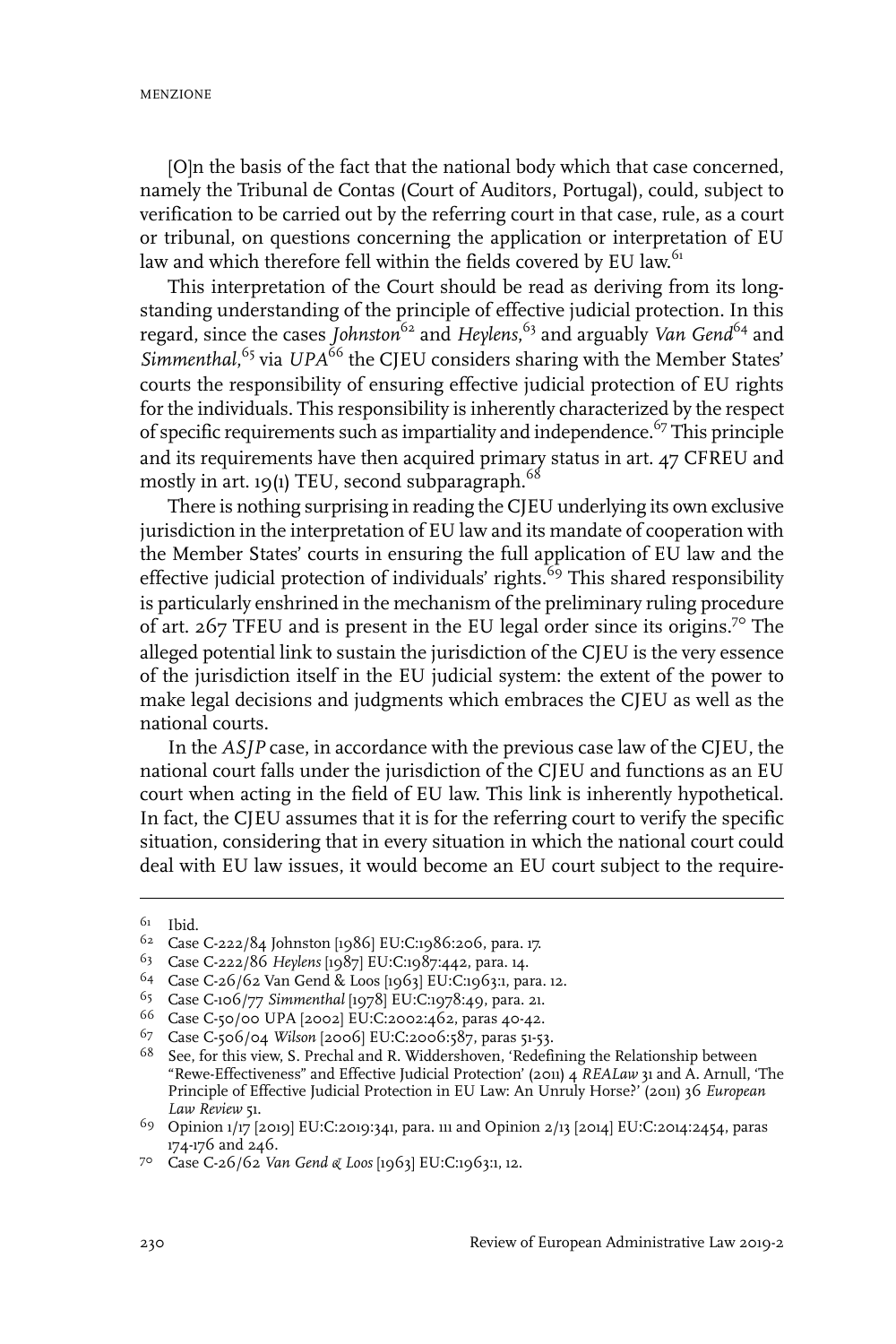ments of effective judicial protection, including the principle of judicial independence. These situations cannot be previewed *a priori*: hence the general obligation stemming from art. 19(1) second subparagraph TEU of the Member States' courts to respect EU law and its principles, such as the principle of judicial independence and the principle of effective judicial protection of individuals' rights, when judging in the framework of the EU judicial system.

In this regard, the principle of sincere cooperation enshrined in art.  $4(3)$ TEU comes at stake, since it obliges the Member States to ensure the application and the respect of EU law. $71$  Thus, it is for the Member States to establish a system of legal remedies and procedures that ensure the effective judicial protection of individuals' rights under EU law as provided for in art. 19(1) second subparagraph TEU.<sup>72</sup>

> 4.2. The scope of application of art. 19(1) second subparagraph TEU vis-à-vis art. 47 CFREU

Concerning the wider scope of application of art. 19(1) second subparagraph TEU vis-à-vis the right to an effective remedy under art. 47 CFREU, the reasoning of the Court is in line with its (in)consistent case law on the scope of application of the CFREU as provided for in art. 51(1) CFREU. More than ten years ago, Tridimas already noticed that the principle of effective judicial protection has a wider scope of application than the right to an effective remedy under art. 47 CFREU, since it refers to any situation in which Member States are acting within the scope of application of EU law, while the latter is applicable only in so far as the Member States are 'implementing Union law' according to art. 51 CFREU.<sup>73</sup>

In addition, even without calling into question a teleological or contextual interpretation of art. 19(1) second subparagraph TEU, the literal interpretation should lead us to pinpoint the difference between the two formulations, meaning art. 47 CFREU is inevitably linked to the scope of art. 51(1) CFREU 'when Member States are implementing Union law', while art. 19(1) TEU is not, and it states 'within the fields of EU law'. Therefore, the requirement of implementing Union law, without entering in the discussion about what this exactly could mean, is not present in art. 19(1) TEU, hence the possibility of reading it in a broader way. 74

<sup>71</sup> Opinion 1/09 [2011] EU:C: 2011:123, para. 68.

*Les Verts,* para. 23; C- 583/11 P *Inuit* [2013] EU:C:2013:625, paras 100-101 and the case law cited. <sup>72</sup>

T. Tridimas, *The General Principles of EU Law* (2nd edn, Oxford University Press 2006) 420. <sup>73</sup>

See, for the possibility of a broad reading of the provision, A. Kornezov, 'Shaping the New Ar-74 chitecture of the EU System of Judicial Remedies: Comment on Inuit' (2014) 39 *European Law Review* 251; K. Lenaerts, 'The Rule of Law and the Coherence of the Judicial System of the European Union' (2007) 44 *CMLR* 1625; T. Tridimas (n 73); S. Prechal and R. Widdershoven (n 68) and M. Krajewski (n 29).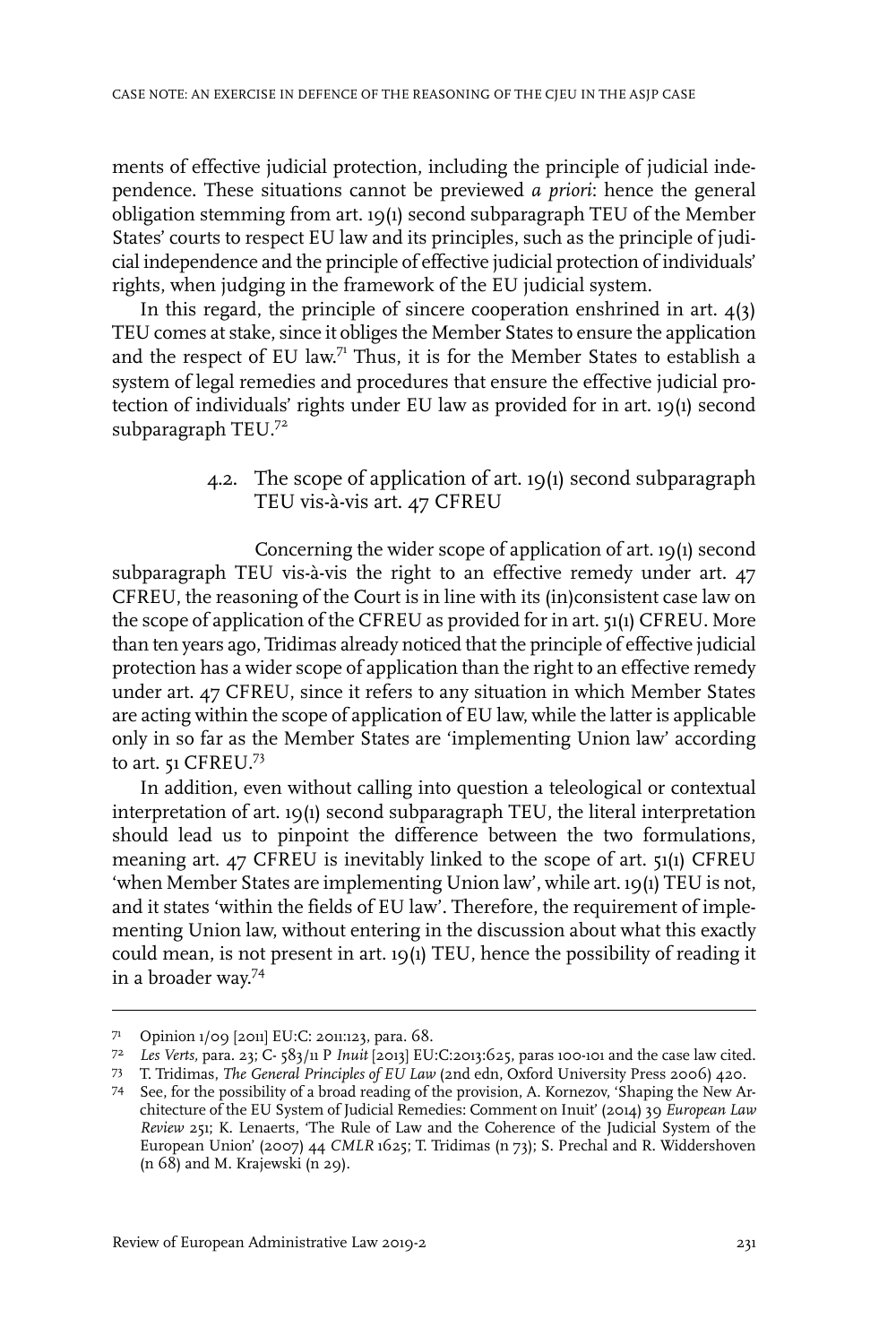The reasoning of the Court undoubtedly finds its source in art. 19(1) TEU as drafted after Lisbon, nonetheless it has its origin in the previous case law constructing the EU judicial system as a complete and coherent system of legal remedies. The fact that the national courts of the Member States are entrusted with the effective judicial protection of individuals' rights stemming from EU law is nothing new in the cooperative EU judicial system. Thus, *ASJP* reminds us that the scope of jurisdiction of the CJEU could not reasonably be more narrow than the extension of the EU judicial system itself, namely comprising the national courts.

### 4.3. The principle of judicial independence

In light of the *ASJP* case, the principle of judicial independence acquires its significance in relation to the principle of effective judicial protection.<sup>75</sup> To the understanding of the CJEU, the source of the latter is clearly art. 19(1) TEU, nevertheless reading the *ASJP* judgment we cannot deduce that the source of the former is the very same article. In fact, the obligation upon the Member States is to ensure effective judicial protection of EU law and rights before their national courts and tribunals, whereas the judicial independence of these courts and tribunals is a general principle inherent in the task of adjudication<sup>76</sup>

In line with the case law of the Court, where the principle of judicial independence as a general principle of EU law is used to interpret EU law, the *ASJP* case is not an exception. The creation of a complete and coherent system of legal remedies acquires even more significance in a legal order such as the EU built on the principle of primacy, direct effect and mutual trust. Even though the interplay among these principles as well as with the principle of effectiveness and national procedural autonomy is beyond the scope of this paper, we intend hereby to underline that they all influence the dynamics of the evolution of the EU judicial system.<sup>77</sup>

In the EU judicial system, the national courts are the first *forum* to secure EU citizens' rights.<sup>78</sup> In order to be considered as courts or tribunals under EU law and to ensure effectively their functions as EU judges, the national courts need to meet certain requirements. These requirements have been asserted

ASJP, para. 37. 75

Case C-506/04 *Wilson* [2006] EU:C:2006:587, para. 49. <sup>76</sup>

<sup>77</sup> See on this, inter alia, E. Muir, 'Of Ages in - And Edges of - EU Law' (2011) 48 *CMLR* 39 and L. Pech, 'The Rule of Law as a Constitutional Principle of the European Union' J. Monnet Working Paper 4/2009 http://jeanmonnetprogram.org/wp-content/uploads/2014/12/090401.pdf accessed 22 October 2019.

See K. Lenaerts and P. van Nuffel, *European Union Law* (Sweet & Maxwell 2011). <sup>78</sup>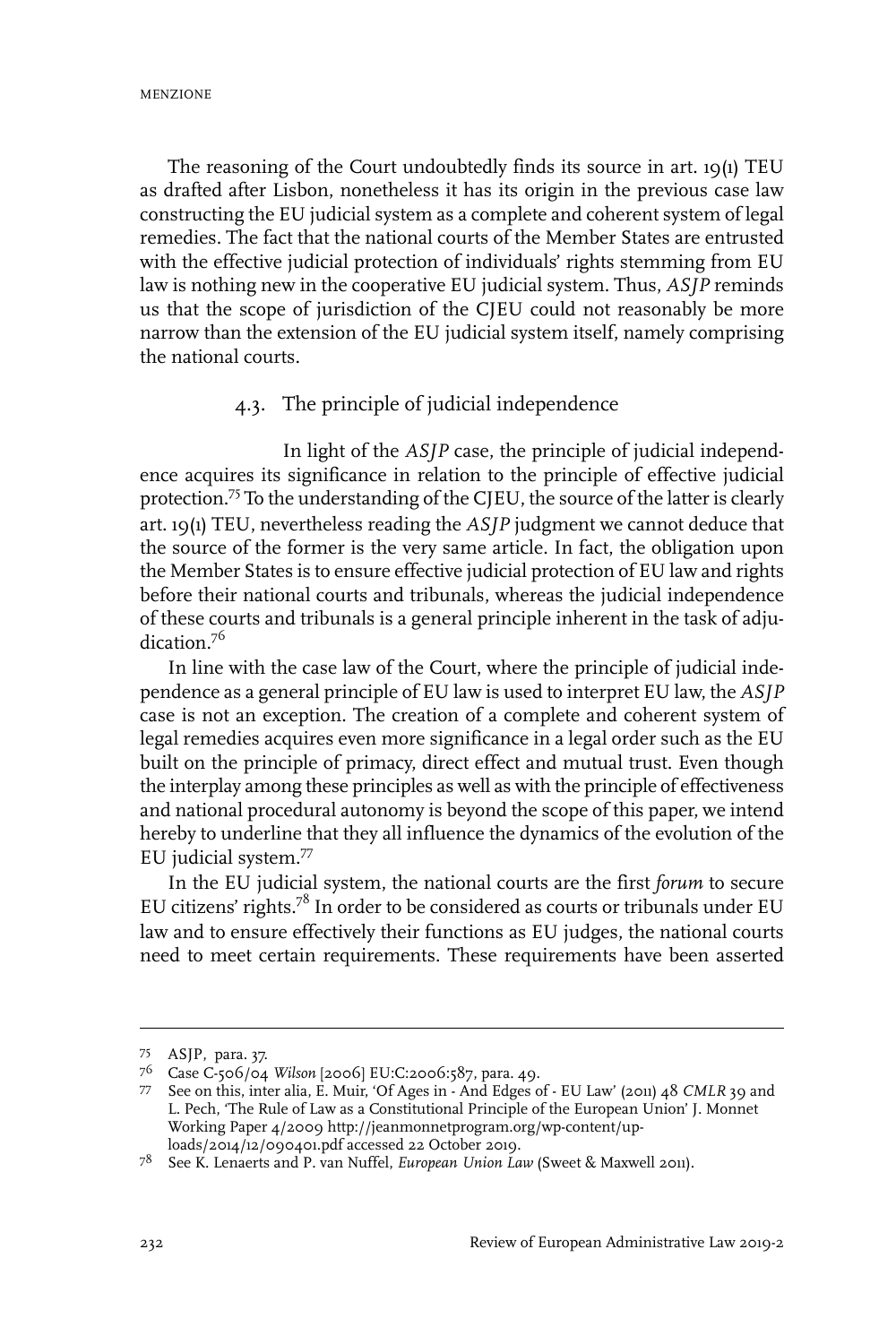through the case law of the CJEU on the preliminary ruling mechanism, provided for in art. 267 TFEU:

The Court has jurisdiction to reply to a request for a preliminary ruling if that request emanates from a court or tribunal which has acted in the general framework of its task of judging, *independently* and in accordance with the law, cases coming within the jurisdiction conferred on it by law, even though certain functions of that court or tribunal in the proceedings which gave rise to the reference for a preliminary ruling are not, strictly speaking, of a judicial nature.<sup>79</sup>

The definition of a court or tribunal under EU law is 'a question governed by Community law alone<sup>80</sup> and it stems from the *Vaassen* criteria established already in 1966 by the CIEU.<sup>81</sup> to which judicial independence has been added.<sup>82</sup> In the view of the CJEU, the notion of court or tribunal under EU law is inextricably related to the principle of judicial independence with regards to the functioning of the preliminary ruling mechanism.<sup>83</sup> Hence, the criticism moved to the CJEU regarding the fact that the context of the case law on art. 267 TFEU is different from the one in *ASJP* is not entirely convincing.

The principle interpreted by the Court is the same (the principle of judicial independence) and the constitutional issue at stake is the same too, for instance the role of national courts as EU judges in the EU judicial system to ensure the effective and uniform application of EU law and individuals' EU rights:

Access to the courts and 'procedural safeguards' therefore constitute an indivisible whole, and we may therefore say that there is no effective judicial protection without those safeguards, amongst the most important of which is that relating to the independence of the body giving judgment and the adversarial nature of the proceedings.<sup>84</sup>

Acknowledging that, according to EU law, a national court needs to meet certain requirements in order to refer a question to the CJEU under art. 267 TFEU, it is possible to logically deduce that the same court needs to meet the same requirements when judging upon a matter within a field covered by the very same EU law. Where this is not the case the court, falling outside of the EU judicial system, would not be a court and therefore would not have the possibility to refer a preliminary question to the CJEU. Similarly, same body would not be considered a court under art. 19(1) second subparagraph TEU. In

Leading case: Case C-14/86 *Pretore di Salò v Persons unknown* [1987] EU:C:1987:275, para. 7 79 (*Emphasis* added). See, *inter alia,* Case C-54/96 *Dorsch Consult* [1997] EU:C:1997:413 and Case C-506/04 *Wilson* [2006] EU:C:2006:587.

Case C-54/96 *Dorsch Consult* [1997] EU:C:1997:413, para. 23. <sup>80</sup>

<sup>81</sup> Case C-61/65 *Vaassen* [1966] EU:C:1966:39, para. 273.

Case C-14/86 *Pretore di Salò v Persons unknown* [1987] EU:C:1987:275, para. 7. 82

<sup>&</sup>lt;sup>83</sup> Confirming this view: K. Lenaerts, 'Upholding the Rule of Law through Judicial Dialogue' [2019] *Yearbook of European Law* 1, 3-4; Case C-506/04 *Wilson* [2006] EU:C:2006:311, Opinion of AG Stix-Hackl, paras 43-44 and Case C-506/04 *Wilson* [2006] EU:C:2006:587, paras 47-49.

<sup>84</sup> Case C-17/00 *De Coster* [2001] EU:C:2001:651, Opinion of AG Ruiz-Jarabo Colomer, para. 88.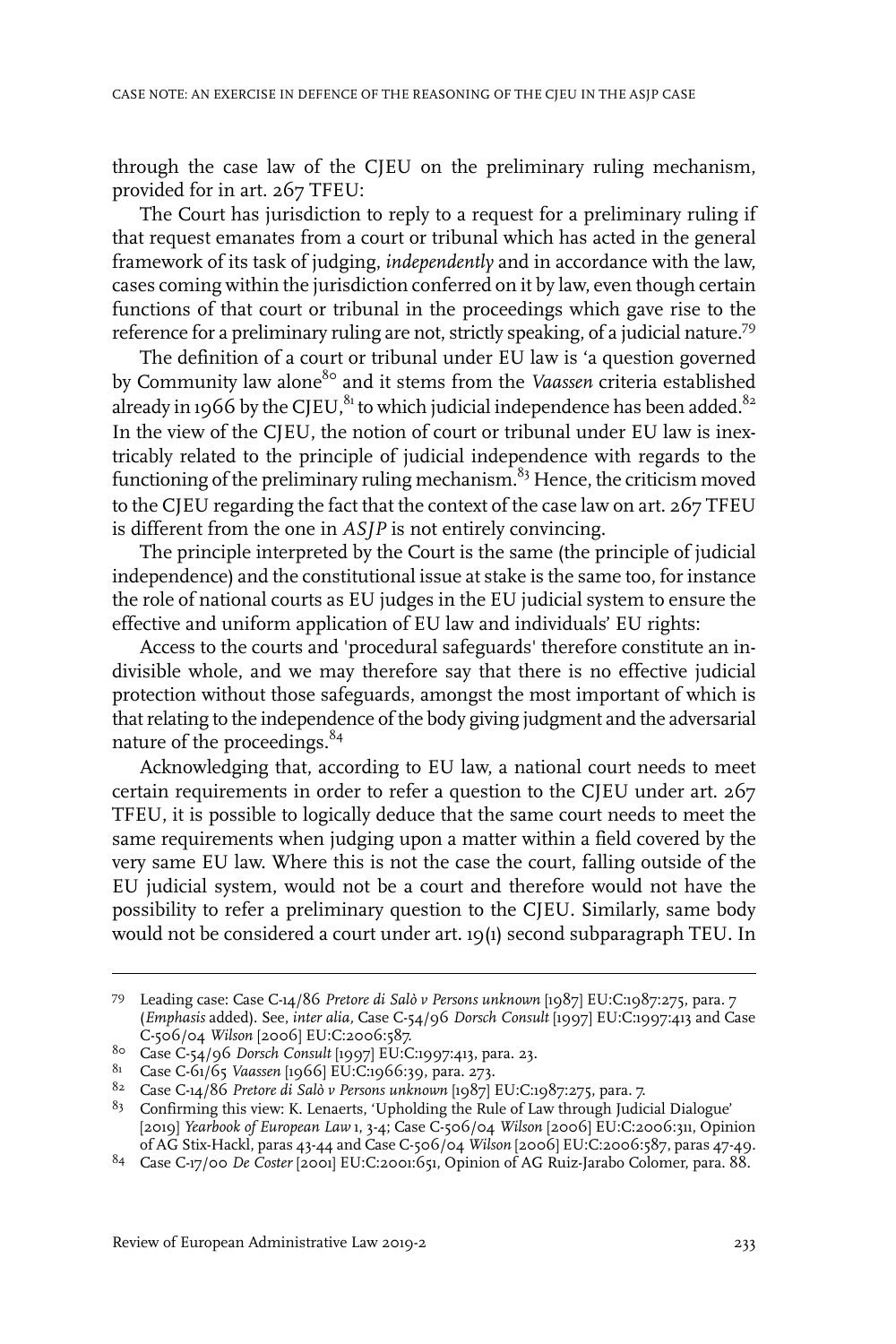both cases, either because of not being independent under art. 267 TFEU or under art. 19(1) second subparagraph TEU, the effect is the same: the court is excluded from the EU judicial system.

We could argue that interpreting 'judicial independence' in art. 19(1) second subparagraph TEU in light of the jurisprudence on art. 267 TFEU could lead us to a *de facto* situation in which national courts are excluded from the EU judicial system and exempted from the judicial control of the CJEU. However, the issue at stake would be the extent of the scope of jurisdiction that the CJEU creates for itself in the EU judicial system, and not the interpretation of the principle of judicial independence.<sup>85</sup> The 'paradoxical conclusion'<sup>86</sup> of leaving outside the Court's judicial control the national courts could be solved *via* a different interpretation of the principle of judicial independence. Nonetheless, this interpretation would still entail stretching the limits of the scope of jurisdiction of the CJEU vis-à-vis the Member States. In conclusion, the question remains: how far could the Court go in order to protect the rule of law and the national courts within the Member States in accordance with the EU rule of law?

## **5. Conclusion: anything new under the sun?**

In this paper we offer an alternative interpretation of the *ASJP* judgment. It could be argued that neither the scope of application of art. 19(1) second subparagraph TEU nor the interpretation of the principle of judicial independence as a requirement of the principle of effective judicial protection are surprising. The CJEU has reminded us that these are codifications of previous case law of the same Court and are indispensable to the functioning of a complete and coherent system of judicial remedies in the EU legal order.

The reasoning in the *ASJP* judgment is in line with the case law of the Court dating back to the beginning of the EU integration process, reasoning that has created a unique constitutional order integrated into the Member States' ones and focused on the centrality of the individuals' rights.

The label 'rule of law cases' for this line of cases of the Court derives from the fact that the scholars commenting upon it largely agree on its relevance as a step forward in the upholding of the EU rule of law within the Member States,

See on Case C-17/00 *De Coster* [2001] EU:C:2001:651, Opinion of AG Ruiz-Jarabo Colomer, 85 para. 61: 'The concept of national court or tribunal determines whether the Court of Justice has jurisdiction to expedite proceedings which, like the preliminary ruling procedure, have turned out to be essential to the gradual construction and consolidation of the Community legal order. *The Court of Justice cannot have control of its own jurisdiction. The ground rules must be clearly defined in a Community governed by the rule of law*.' (*Emphasis* added).

<sup>&</sup>lt;sup>86</sup> M. Bonelli and M. Claes (n 6) 637.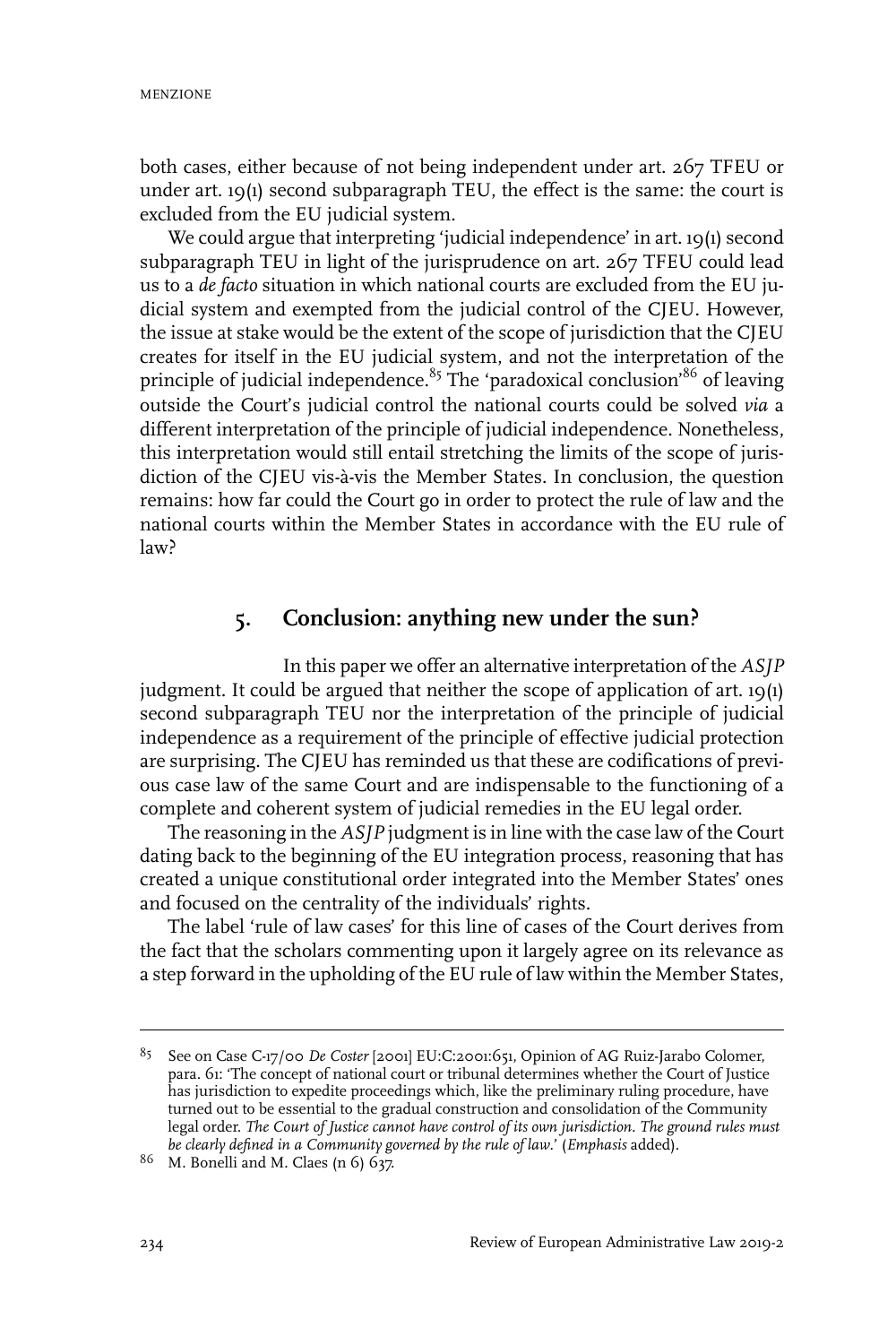after its backslide in some of them.<sup>87</sup> In our view, the *ASIP* case does not focus solely on the rule of law value *per se*, but rather deals with the operational value of the rule of law principle into the functioning of the EU judicial system, thus conforming with previous case law. The alleged 'shift from a functional reading to a structural reading of Article 19 TEU achieved in the name of the rule of law' <sup>88</sup> could be found already in the case law of the Court in *Les Verts*. 89

In fact, since the aforementioned case,  $9^{\circ}$  the 'interlocking system of jurisdictions' <sup>91</sup> between the CJEU and the Member States' courts is aimed at upholding the rule of law by creating a 'complete and coherent system of judicial remedies':

[I]t must be emphasize […] that the EEC is a Community based on the rule of law, inasmuch as neither its Member States nor its institutions can avoid a review of the question whether the measures adopted by them are in conformity with the basic constitutional charter, the Treaty. […] The Treaty established a complete system of legal remedies and procedures designed to permit the Court of Justice to review the legality of measures adopted by the institutions. […] Where implementation is a matter for the national authorities, such persons may plead the invalidity of general measures before the national courts and cause the latter to request the Court of Justice for a preliminary ruling.<sup>92</sup>

Even though the *ASJP* judgment is important, we wonder if it is affirming anything new in the EU constitutional order. In this ruling, the CJEU has

 $87$  See, with reference to the context of the rule of law crisis, Commission Recommendation (EU) 2016/1374 of 27 July 2016 regarding the rule of law in Poland [2016] OJ L217/53; Commission Recommendation (EU) 2017/146 of 21 December 2016 regarding the rule of law in Poland complementary to Recommendation (EU) 2016/1374 [2016] OJ L22/65; Commission Recommendation (EU) 2017/1520 of 26 July 2017 regarding the rule of law in Poland complementary to Recommendations (EU) 2016/1374 and (EU) 2017/146 [2017] OJ L228/19; 'European Parliament resolution of 13 April 2016 on the situation in Poland (2015/3031(RSP))' (*European Parliament,* 13 April 2016) europarl.europa.eu/doceo/document/TA-8-2016-0123\_EN.html?redirect accessed 22 October 2019; Proposal for a COUNCIL DECISION on the determination of a clear risk of a serious breach by the Republic of Poland of the rule of law [2017] COM/2017/0835 final - 2017/0360 (NLE); 'European Parliament resolution of 1 March 2018 on the Commission's decision to activate Article  $7(1)$  TEU as regards the situation in Poland (2018/2541(RSP))' (*European Parliament,* 1 March 2018) europarl.europa.eu/doceo/document/TA-8-2018- 0055\_EN.html?redirectaccessed 22 October 2019; 'Rule of Law: European Commission launches infringement procedure to protect judges in Poland from political control' (*European Commission,* 3 April 2019) europa.eu/rapid/press-release\_IP-19-1957\_en.htm accessed 22 October 2019; 'Rule of Law: Commission launches infringement procedure to protect the independence of the Polish Supreme Court Brussels' (*European Commission,* 2 July 2018) europa.eu/rapid/pressrelease\_IP-18-4341\_en.htm accessed 22 October 2019.

<sup>&</sup>lt;sup>88</sup> 'Editorial Comments: EU Law between Common Values and Collective Feelings' (2018) 55 *CMLR* 1329, 1334.

*Les Verts*. 89

<sup>9&</sup>lt;sup>o</sup> Ibid.

<sup>91</sup> K. Lenaerts, 'The Rule of Law and the Coherence of the Judicial System of the European Union' (2007) 44 *CMLR* 1625, 1626.

<sup>9&</sup>lt;sup>2</sup> Les Verts, para. 23.